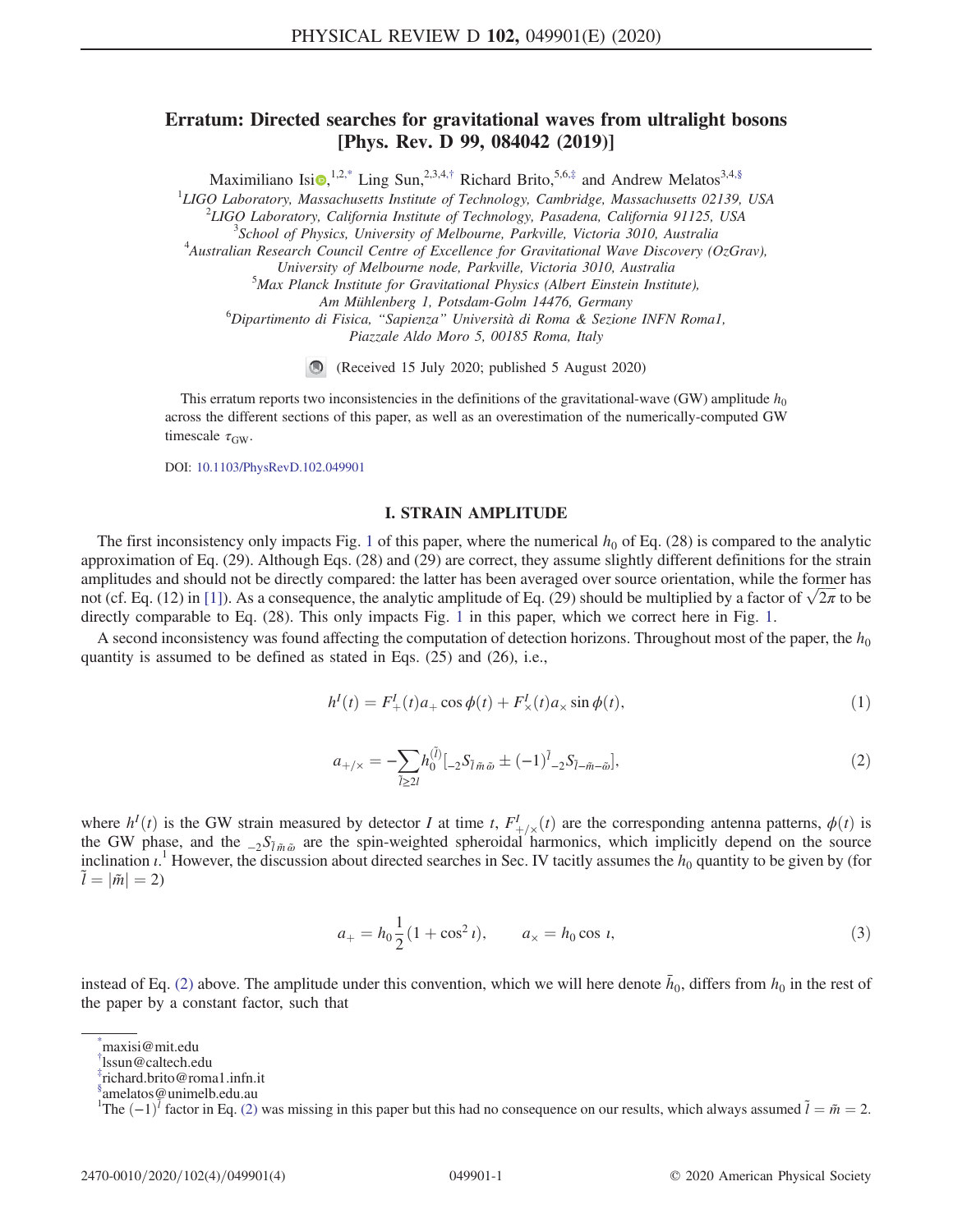<span id="page-1-0"></span>

FIG. [1](#page-1-0). Corrected version of Fig. 1 in this paper. The analytic curve has been multiplied by  $\sqrt{2\pi}$ .

<span id="page-1-1"></span>

FIG. 2. Corrected version of Fig. 12 in this paper. All horizons have been multiplied by  $\sqrt{5/(4\pi)} \approx 0.63$ .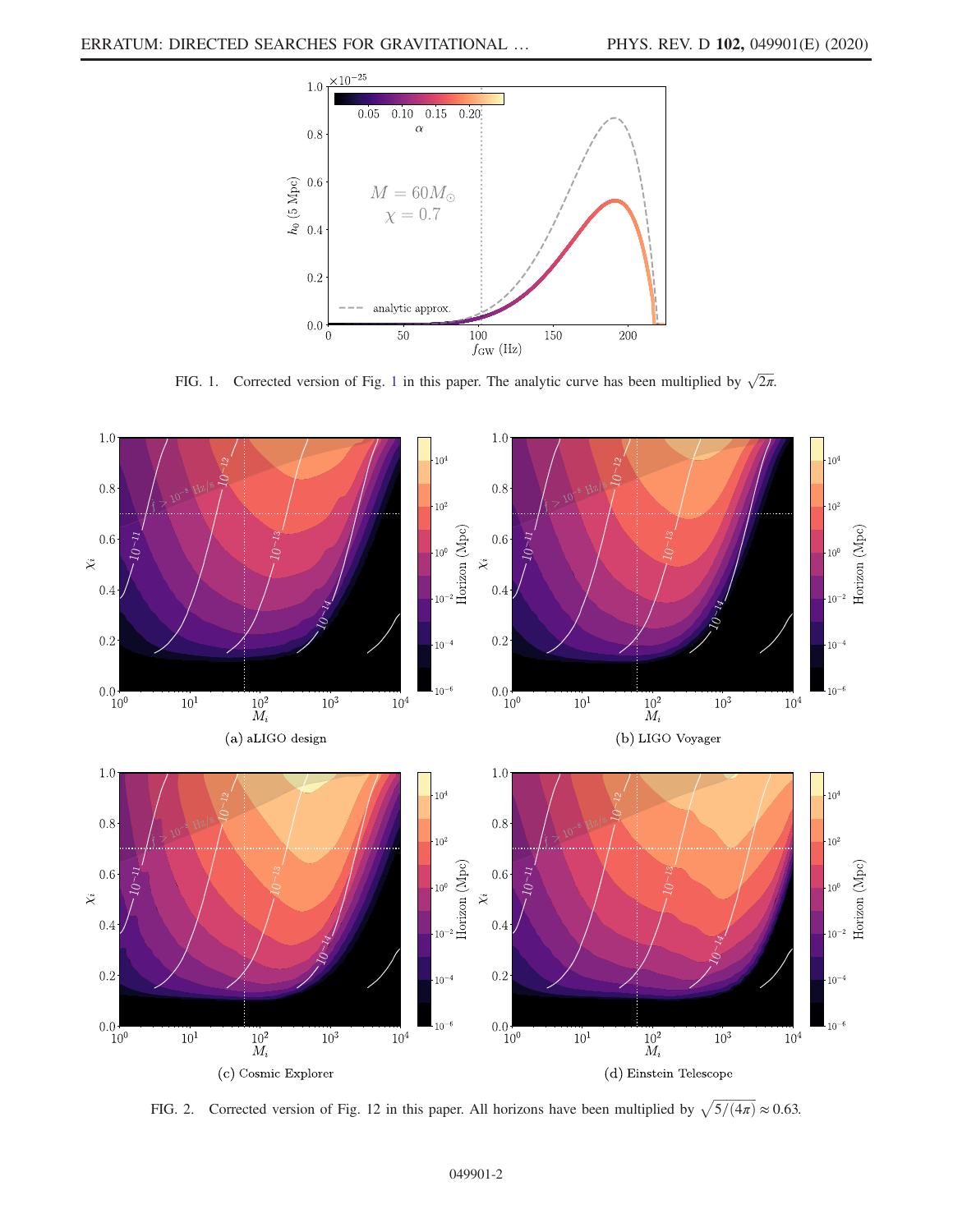<span id="page-2-0"></span>

FIG. 3. Corrected Fig. 13 in this paper. All horizons have been multiplied by  $\sqrt{5/(4\pi)} \approx 0.63$ .

$$
\bar{h}_0 = \sqrt{\frac{5}{4\pi}} h_0. \tag{4}
$$

Since the discussion in Sec. IV is mostly self-contained, the impact of this inconsistency is limited. However, it does affect the computation of detection horizons (Sec. IVB2), since those were obtained incorrectly assuming  $\bar{h}_0 = h_0$ . As a consequence, horizons were underestimated by a factor of  $\sqrt{5/(4\pi)} \approx 0.63$ . In particular, this affects Figs. 12 and 13, as well as Table V, which we correct here in Figs. [2,](#page-1-1) [3](#page-2-0) and Table [I](#page-2-1) respectively. The change in the figures is only slight due to the log scale. General conclusions about detectability do not change qualitatively.

## II. GW TIMESCALE

Throughout this paper,  $\tau_{GW}$  is estimated by means of Eq. (22), with the GW power  $E_{GW}$  computed numerically as in Eq. (19). That equation correctly gives the GW power radiated in a specific  $(\tilde{l}, \tilde{m})$  angular mode. However, when studying the GW signal lifetime (which  $\tau_{GW}$  is meant to encode) it is appropriate to account for radiated power in all relevant angular modes. For emission in the dominant quadrupolar mode, both  $\tilde{l} = \tilde{m} = 2$  and  $\tilde{l} = -\tilde{m} = 2$  must be considered. Nevertheless,  $\tau_{GW}$  computations in this paper only factored in a single mode and, therefore, overestimated the timescale by a factor of two. In most cases,  $\tau_{GW}$  is only interesting up to order of magnitude and, therefore, the impact of this correction is minor. Figures [4](#page-3-1) and [5](#page-3-2) in this erratum are updated versions of Figs. 6 and 8 in the original text (the differences are barely discernible due to the log scale). All values of  $\tau_{GW}$  in Tabl [I](#page-2-1) should be divided by two, as done here in Table [II.](#page-3-3)

| $M_i$ $(M_{\odot})$ | . .      |                     | $\bullet$ $\bullet$ $\bullet$ $\bullet$ $\bullet$ $\bullet$ $\bullet$ |                     | $\tilde{\phantom{a}}$ |  |
|---------------------|----------|---------------------|-----------------------------------------------------------------------|---------------------|-----------------------|--|
|                     | $\chi_i$ | aLIGO               | Voy                                                                   | СE                  | ET                    |  |
| 3                   | 0.90     | 0.1                 | 0.3                                                                   | 1.3                 | 1.0                   |  |
| 10                  | 0.90     | 1.6                 | 3.9                                                                   | 23                  | 15                    |  |
| 60                  | 0.70     | 7.5                 | 31                                                                    | $1.6 \times 10^2$   | 79                    |  |
| 60                  | 0.90     | 40                  | $1.5 \times 10^{2}$                                                   | $7.9 \times 10^{2}$ | $4.2 \times 10^{2}$   |  |
| 200                 | 0.85     | 89                  | $4.0 \times 10^{2}$                                                   | $2.8 \times 10^{3}$ | $8.8 \times 10^{2}$   |  |
| 300                 | 0.95     | $2.9 \times 10^{2}$ | $1.3 \times 10^{3}$                                                   | $1.0 \times 10^{4}$ | $2.5 \times 10^{3}$   |  |

<span id="page-2-1"></span>TABLE I. Corrected Table V in this paper. All horizons have been multiplied by  $\sqrt{5/(4\pi)} \approx 0.63$  (modulo rounding).